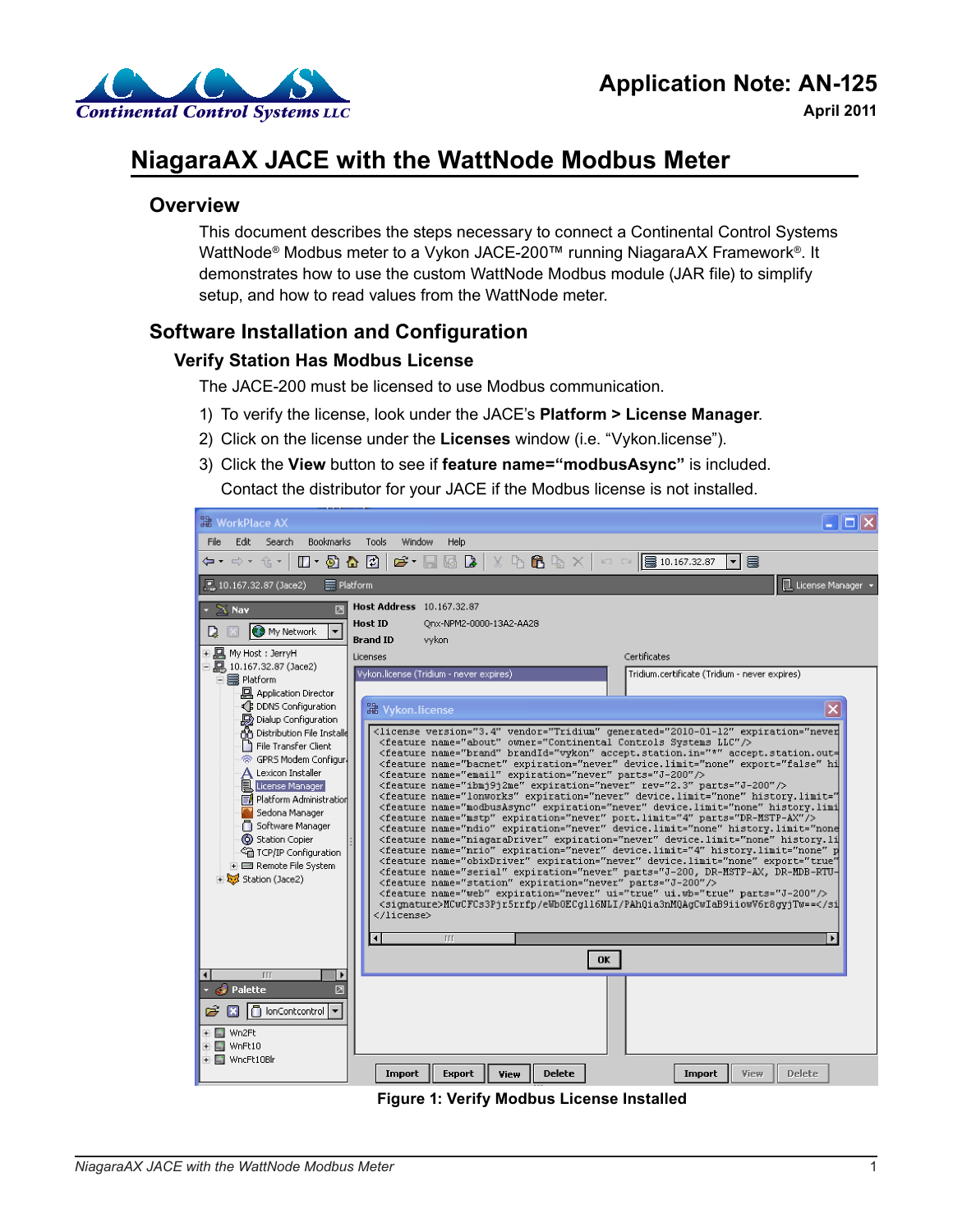## **Install Modbus Software Modules on the JACE**

If the Modbus software modules have not already been installed on the JACE, you need to install them.

- 1) Start by going to the JACE's **Platform > Software Manager** window.
- 2) Click on the module **modbusAsync.**
- 3) Click on the **Install** button at the bottom of the window.
- 4) Repeat for the module **modbusCore**.
- 5) Click on the **Commit** button at the bottom of the window.

The station must reboot, which takes a few minutes.

6) After the reboot, log on again.

| <b>WorkPlace AX</b>                                                                                                                                                                  |                                |             |                                                                          |                       |                          |            |  |  |  |
|--------------------------------------------------------------------------------------------------------------------------------------------------------------------------------------|--------------------------------|-------------|--------------------------------------------------------------------------|-----------------------|--------------------------|------------|--|--|--|
| Edit<br><b>Bookmarks</b><br>File<br>Search<br>Tools<br>Window<br>Help                                                                                                                |                                |             |                                                                          |                       |                          |            |  |  |  |
| $\mathbf{c} \cdot \mathbf{H}$<br>$\boxtimes$ $\boxtimes$<br>めん む<br>  ■ 10.167.32.87<br>B<br>仓土<br>$\Delta$ 6 $\Delta$ $\times$ 1<br>(⊒▼ ⊏) ▼<br>$\mathbf{E}$ –<br>▾<br><b>KO DA</b> |                                |             |                                                                          |                       |                          |            |  |  |  |
| Software Manager<br>. 10.167.32.87 (Jace2)<br>$\equiv$ Platform                                                                                                                      |                                |             |                                                                          |                       |                          |            |  |  |  |
| $\mathbb{X}$ Nav<br>☑<br>Current free space 18,756 KB<br>To be installed 0 KB<br>▽<br>Estimated free space after install 18,756 KB                                                   |                                |             |                                                                          |                       |                          |            |  |  |  |
| $\overline{\phantom{a}}$<br><b>B</b> My Network<br>L)                                                                                                                                | <b>Part Name</b>               | <b>Type</b> | <b>Installed Version</b>                                                 | <b>Avail, Version</b> | l File                   | 同          |  |  |  |
|                                                                                                                                                                                      | kitPxR2                        | Module      | Tridium 3.4.51                                                           | Tridium 3.4.51        | <b>N</b> kitPxR2         | Up to Date |  |  |  |
| - 回<br>My Host : JerryH                                                                                                                                                              | đ<br>lonCcs                    | Module      | Tridium 3.4.51                                                           | Tridium 3.4.51        | n lonCcs                 | Up to Date |  |  |  |
| - 10.167.32.87 (Jace2)                                                                                                                                                               | <b>IonContcontrol</b>          | Module      | Tridium 3.4.51                                                           | Tridium 3.4.51        | n lonContcontrol         | Up to Date |  |  |  |
| 白霉 Platform                                                                                                                                                                          | <b>lonworks</b>                | Module      | Tridium 3.4.51                                                           | Tridium 3.4.51        | n lonworks               | Up to Date |  |  |  |
| <b>回</b> Application Director                                                                                                                                                        |                                | Module      |                                                                          | Tridium 3.4.51        |                          |            |  |  |  |
| ← DDNS Configuration                                                                                                                                                                 | modbusAsync<br>I٦<br>modbusCCS |             | Tridium 3.4.51<br>Continental Control Sy Continental Control n modbusCCS |                       | nodbusAsync              | Up to Date |  |  |  |
| Dialup Configuration                                                                                                                                                                 | л                              | Module      |                                                                          |                       | modbusCore               | Up to Date |  |  |  |
| ሐ<br>Distribution File Installe<br>File Transfer Client<br>h                                                                                                                         | modbusCore<br>J.               | Module      | Tridium 3.4.51                                                           | Tridium 3.4.51        |                          | Up to Date |  |  |  |
| GPRS Modem Configur.<br>B                                                                                                                                                            | modbusSlave                    | Module      | Tridium 3.4.51                                                           | Tridium 3.4.51        | modbusSlave              | Up to Date |  |  |  |
| Lexicon Installer                                                                                                                                                                    | modbusTcp                      | Module      | Tridium 3.4.51                                                           | Tridium 3.4.51        | modbusTcp                | Up to Date |  |  |  |
| 圁<br>License Manager                                                                                                                                                                 | modbusTcpSlave                 | Module      | Tridium 3.4.51                                                           | Tridium 3.4.51        | modbusTcpSlave           | Up to Date |  |  |  |
| Platform Administration<br>E                                                                                                                                                         | ndio                           | Module      | Tridium 3.4.51                                                           | Tridium 3.4.51        | Ω<br>ndio                | Up to Date |  |  |  |
| Sedona Manager                                                                                                                                                                       | J,<br>net                      | Module      | Tridium 3.4.51                                                           | Tridium 3.4.51        | Ω<br>net                 | Up to Date |  |  |  |
| Software Manager                                                                                                                                                                     | niagaraDriver                  | Module      | Tridium 3.4.51                                                           | Tridium 3.4.51        | niagaraDriver            | Up to Date |  |  |  |
| O<br><b>Station Copier</b>                                                                                                                                                           | s<br>nre-core-gnx-ppc          | <b>NRE</b>  | 3.4.51                                                                   | 3.4.51                | fin nre-core-gnx-ppc     | Up to Date |  |  |  |
| <sup>C</sup> in TCP/IP Configuration                                                                                                                                                 | ٦<br>nsedona                   | Module      | Tridium 1.0.34                                                           | Tridium 1.0.34        | nsedona                  | Up to Date |  |  |  |
| E El Remote File System                                                                                                                                                              | nsh                            | Module      | Tridium 3.4.51                                                           | Tridium 3.4.51        | Ω<br>nsh                 | Up to Date |  |  |  |
| + Station (Jace2)                                                                                                                                                                    | oro                            | Module      | Tridium 3.4.51                                                           | Tridium 3.4.51        | Ω<br>oro                 | Up to Date |  |  |  |
|                                                                                                                                                                                      | à<br>pdf                       | Module      | Tridium 3.4.51                                                           | Tridium 3.4.51        | $\Box$ pdf               | Up to Date |  |  |  |
| TTT<br>$\blacktriangleleft$                                                                                                                                                          | platBacnet                     | Module      | Tridium 3.4.51                                                           | Tridium 3.4.51        | m<br>platBacnet          | Up to Date |  |  |  |
| <b>Palette</b>                                                                                                                                                                       | platDaemon                     | Module      | Tridium 3.4.51                                                           | Tridium 3.4.51        | n platDaemon             | Up to Date |  |  |  |
| چم<br>IonContcontrol                                                                                                                                                                 | platDdns                       | Module      | Tridium 3.4.51                                                           | Tridium 3.4.51        | platDdns                 | Up to Date |  |  |  |
|                                                                                                                                                                                      | platDialup                     | Module      | Tridium 3.4.51                                                           | Tridium 3.4.51        | platDialup               | Up to Date |  |  |  |
| Wn2Ft<br>$+$ $ -$<br>and in<br>WnFt10<br>$+$                                                                                                                                         |                                |             | Uparade All Out of Date<br>Import *                                      | Install               | Uninstall  Reset  Commit |            |  |  |  |

**Figure 2: Install Modbus Modules**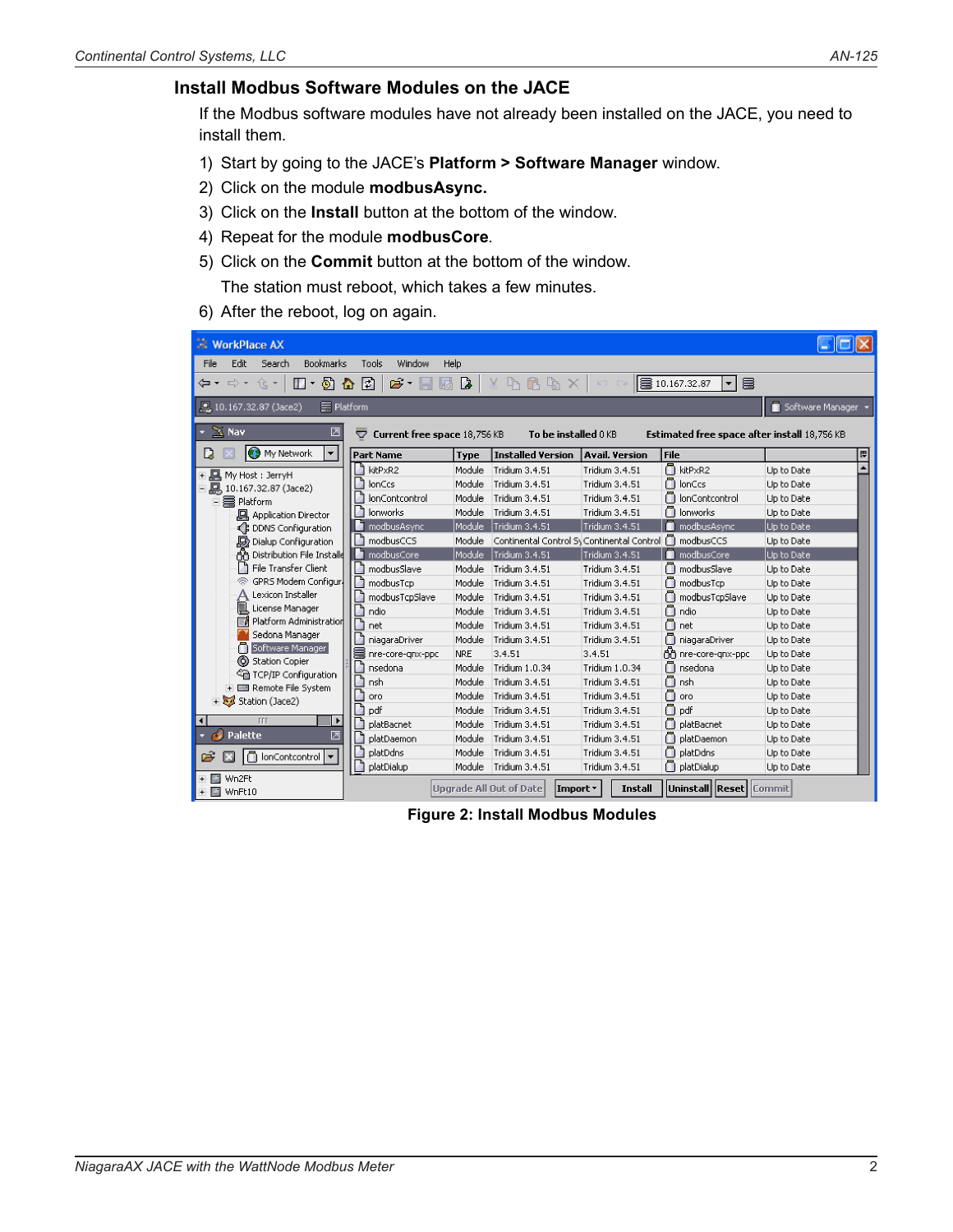## **Install Modbus Network on the JACE**

- 1) Begin installation of the Modbus network module by navigating to **Station > Config > Drivers**.
- 2) Right-click on **Drivers**, select **Views,** and then click on **Driver Manager**.



**Figure 3: Open JACE Driver Manager**

3) Open the **modbusAsync** module by clicking on the **Open Folder** icon in the upper-left corner of the **Palette** window.

An **Open Palette** popup appears.

4) Select the **modbusAsync** module and click **OK.**

| : Open Palette<br>Select one or more palettes to open: |                                                |   |
|--------------------------------------------------------|------------------------------------------------|---|
| Module                                                 | <b>Description</b>                             | 思 |
| lonworks                                               | Niagara Lonworks Module                        |   |
| modbusAsync                                            | Modbus Async Driver                            |   |
| modbusCCS                                              | Energy Monitoring Device, Modbus Wattnode V1.0 |   |
| modbusSlave                                            | Modbus Slave Driver                            |   |
| modbusTcp                                              | ModbusTcp Driver                               |   |
| modbusTcpSlave                                         | ModbusTcp Slave Driver                         |   |
| ndio.                                                  | Ndio Driver                                    |   |
|                                                        | Ш                                              |   |

**Figure 4: Select the ModbusAsync Palette**

- 5) Drag and drop **ModbusAsyncNetwork** from the palette to the **Driver Manager** pane.
- 6) Expand the **Drivers** folder in the **Nav** pane, and verify that **ModbusAsyncNetwork** appears.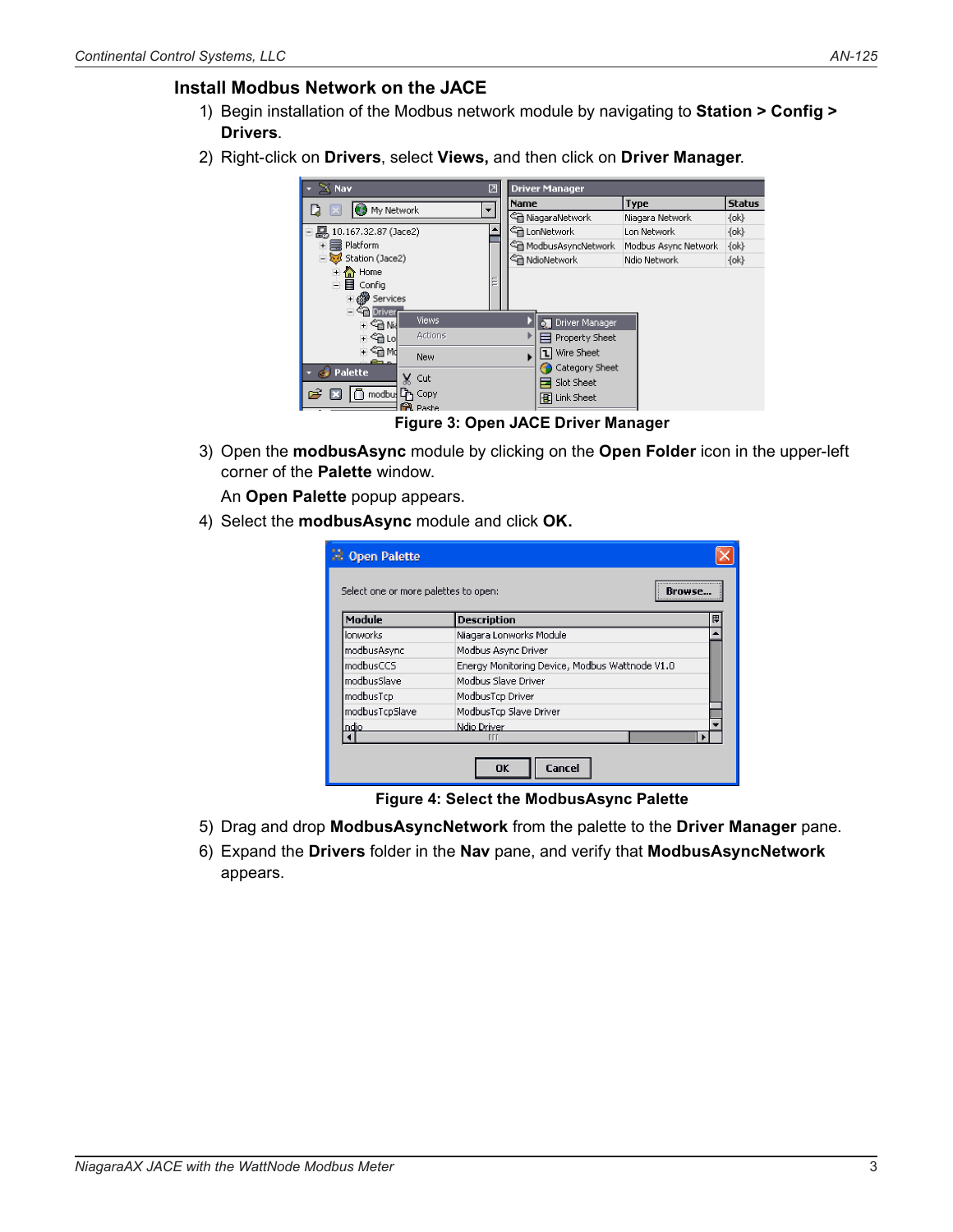

**Figure 5: Verify ModbusAsyncNetwork Installed**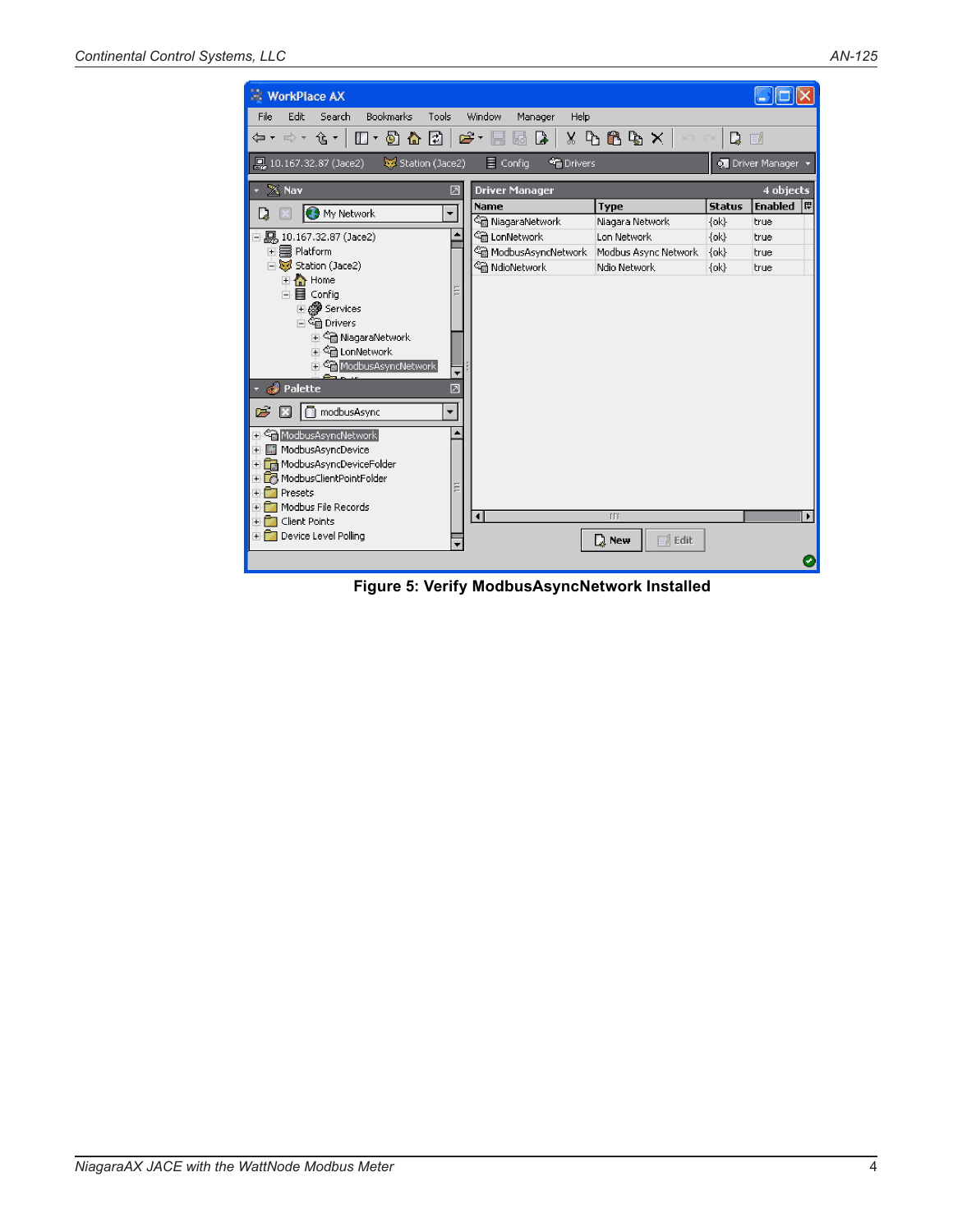## **Setup ModbusAsyncNetwork**

1) In the **Nav** pane, right-click on **ModbusAsyncNetwork,** and select **Views > Property Sheet**.

| <b>WorkPlace AX</b>                                                    |                                                        |                                               |
|------------------------------------------------------------------------|--------------------------------------------------------|-----------------------------------------------|
| Edit<br>File<br>Search<br>Bookmarks                                    | <b>Tools</b><br>Window<br>Help                         |                                               |
| $\Box$ + $\odot$ $\bigcirc$ + $\Box$ +<br>⇦▾ ⇨▾ ⇪▼│                    | $\mathfrak{S}$ . Effect to $\mathfrak{g}$ if           | $X \rightarrow B \rightarrow X \rightarrow A$ |
| Station (Jace2)<br><b>Q</b> <sub>4</sub> 10.167.32.87 (Jace2)          | $\equiv$ Config<br><sup>o</sup> Drivers                | E Property Sheet<br>ModbusAsyncNetwork        |
| $\sim 20$ Nav<br>⊠                                                     | ्ति ModbusAsyncNetwork  (Modbus Async Network)         |                                               |
| $\overline{\phantom{a}}$<br><b>O</b> My Network<br>D                   | $\Box$ $\bigcirc$ Status                               | $\{ok\}$                                      |
| 표 및 My Host : JerryH                                                   | $\Box$ $\bigcirc$ Enabled                              | $\overline{\mathbf{v}}$<br>◯ true             |
| 白鳳, 10.167.32.87 (Jace2)                                               | $\Box$ $\bigcirc$ Fault Cause                          |                                               |
| □ a Platform<br>Station (Jace2)                                        | 国     Health                                           | Ok [21-Apr-10 10:58 AM MDT]                   |
| 国会 Home                                                                | + Q Alarm Source Info                                  | Alarm Source Info                             |
| 白目 Config                                                              |                                                        | Ping Monitor                                  |
| <b>El @</b> Services<br>白 @ Drivers                                    | $\textbf{H} \overset{\text{eq}}{\sim}$ Tuning Policies | Tuning Policy Map                             |
| □ ○ NiagaraNetwork                                                     | 표 g<- Poll Scheduler                                   | Basic Poll Scheduler                          |
| 国 Sm LonNetwork<br>国 Gin ModbusAsyncNetwo                              | □ ● Retry Count                                        | 5                                             |
| E <b>PxView</b>                                                        | $\Box$ $\bigcirc$ Response Timeout                     |                                               |
| 由 Sm NdioNetwork                                                       | □ ○ Float Byte Order                                   | Order1032<br>$\overline{\phantom{a}}$         |
| → 国 Files<br>国名 History                                                | □ ○ Long Byte Order                                    | Order1032<br>٠                                |
|                                                                        | □ ○ Use Preset Multiple Register                       | ◯ false                                       |
| TTT<br>$\blacksquare$<br>▶                                             | □ ○ Use Force Multiple Coil                            | ◯ false<br>۰                                  |
| Palette<br>♬                                                           | □ ○ Max Fails Until Device Down                        | $[0 - max]$<br>2                              |
| $\overline{\phantom{a}}$<br>modbusAsync<br>$\Rightarrow$<br>в          | ◯ Inter Message Delay                                  | 00000h 00m 00.000s   [Oms - 1sec]             |
|                                                                        | □ 《 B Serial Port Config                               | Serial Helper                                 |
| <del>파<sup>-2</sup> M</del> odbusAsyncNetwork<br>+ ■ ModbusAsyncDevice | $\Box$ $\bigcirc$ Status<br>$\{ok\}$                   |                                               |
| + <b>F</b> ModbusAsyncDeviceFolder                                     | $\bigcirc$ Port Name<br>COM2                           |                                               |
| + 3 ModbusClientPointFolder<br>+ <b>7</b> Presets                      | ◯ Baud Rate<br>Baud19200                               | ۳                                             |
| + <b>FT</b> Modbus File Records                                        | ◯ Data Bits<br>Data Bits8                              |                                               |
| + Client Points                                                        | ◯ Stop Bits<br>Stop Bit1                               | ÷.                                            |
| + Device Level Polling                                                 | ◯ Parity<br>None                                       |                                               |
|                                                                        | $\Box$ $\bigcirc$ Flow Control Mode                    | RtsCtsOnInput RtsCtsOnOutput NonXoffOnInput   |
|                                                                        | O Modbus Data Mode                                     | Rtu                                           |
|                                                                        | $\blacktriangleleft$<br><b>TTT</b>                     |                                               |
|                                                                        | $\left  \vec{z} \right $ Refresh                       | Save                                          |
|                                                                        |                                                        | ✓                                             |

**Figure 6: Settings for Modbus Network**

2) Verify or change the following settings.

Note: these settings apply to ALL Modbus devices connected to the JACE, so if you have devices in addition to the WattNode meter, you should use settings that are compatible with all devices.

- **Enabled:** true
- **Poll Scheduler:**
	- • **Poll Enabled:** true this enables polling of monitored data points.
	- • **Fast Rate:** 1 second
	- • **Normal Rate:** 5 seconds the fast, normal, and slow rates can be independently selected for each data point being monitored. The period between polling can be configured for each of these rates. If you are monitoring a small network with less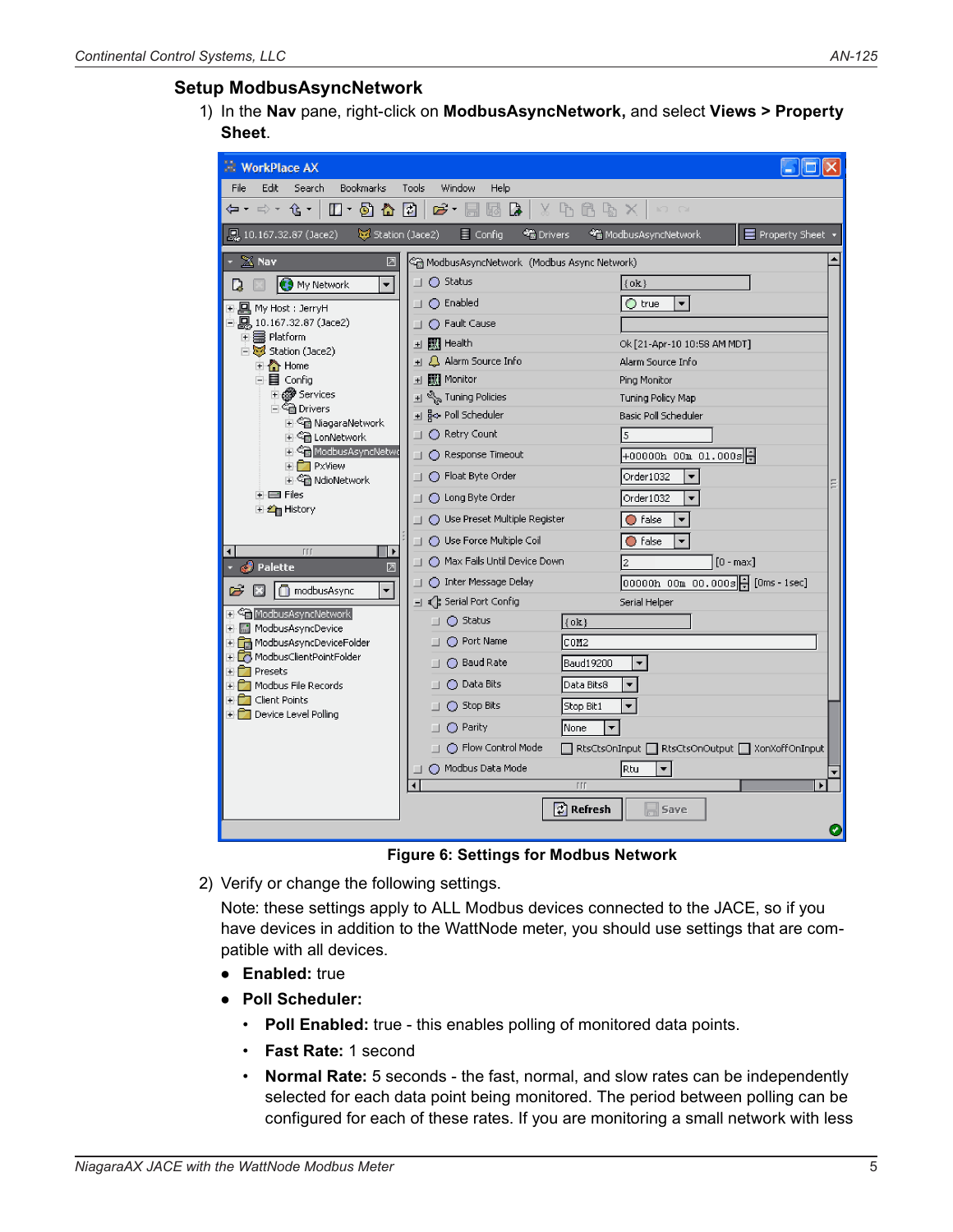than five meters, you should be able to monitor many data points at a five second rate. But if you are monitoring a large network, you will probably need to select a slower monitoring rate to avoid overloading the network.

- • **Slow Rate:** 30 seconds
- **Monitor:** Ping Monitor by default, this will ping all Modbus devices every five minutes to make sure they are still operational. This is skipped if the JACE has already polled a device in the last five minutes.
- **Response Timeout:** 1.0 second this configures how long the JACE waits for a response from the WattNode meter. The meter will work with a timeout of 0.5 seconds or longer.
- **Float Byte Order:** We recommend leaving this unchanged. The WattNode Modbus module (JAR file) uses **Order1032** for the WattNode meter. Changing the value here could cause other Modbus devices on the network to stop working.
- **Long Byte Order:** We recommend leaving this unchanged. The WattNode Modbus module (JAR file) uses **Order1032** for the WattNode meter. Changing the value here could cause other Modbus devices on the network to stop working.
- **Max Fails Until Device Down:** 2 after this many consecutive failures, the JACE will stop polling a Modbus device. It will continue the "Ping Monitor" if enabled and if this succeeds, the JACE will resume polling.
- **Inter Message Delay:** 0.000 seconds normally, no extra delay is required between messages. If you are getting communication errors, try increasing this to 0.05 seconds.
- **Serial Port Config:**
	- • **Port Name:** COM2 this is the standard port on the JACE-200 for RS-485.
	- • **Baud Rate:** Baud19200 make sure this matches the WattNode meter's baud rate. The meter can be configured using DIP switch position 8 for 9600 baud (0) or 19200 baud (1). It can also be configured for 38400 baud with the *Baud* configuration register (see the user manual).
	- • **Data Bits:** Data Bits8 the WattNode meter requires eight data bits.
	- • **Stop Bits:** Stop Bit1 the WattNode meter requires one stop bit.
	- Parity: None The WattNode meter normally uses no parity. It can be configured to use even parity with the *Parity* configuration register, but this is rarely used.
	- • **Flow Control Mode:** none checked the WattNode meter does not support flow control.
- **Modbus Data Mode:** Rtu The WattNode meter requires Modbus RTU mode.
- 3) Click **Save** button.

#### **Install the WattNode Modbus Module**

- 1) Obtain the WattNode Modbus software module "modbusCCS.jar" from the CCS website on the WattNode Modbus meter download page: http://www.ccontrolsys.com/w/WattNode Modbus - Downloads
- 2) Install this file on your local PC with the other Niagara software modules. For example:
	- C:\CCS\Niagara\Niagara-3.4.51\modules

These directories contain the available modules for the JACE stored as jar files.

3) After installing the module on your local PC, install the module on the JACE using the JACE **Platform > Software Manager** window.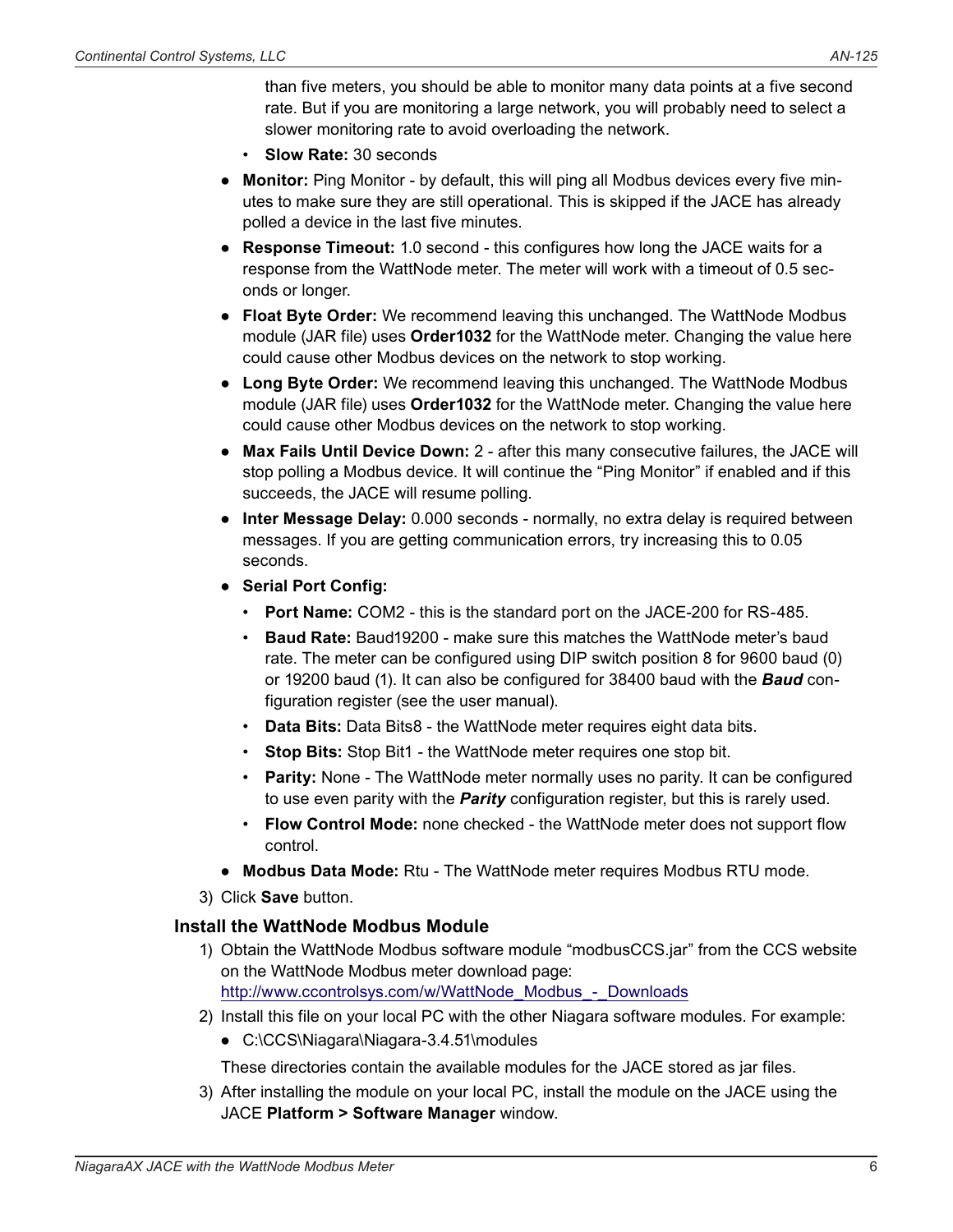4) Click on the module "modbusCCS".

5) Click on the **Install** button and then the **Commit** button at the bottom of the window.

The JACE station reboots and allows you to reconnect after a few minutes.

|                                    | <b>IONVIESSMAN</b> | <b>PIOQUIE</b> | Trigium 3.4.51                     | Ionviessman        | inot Installed       |
|------------------------------------|--------------------|----------------|------------------------------------|--------------------|----------------------|
| 白霉 Platform                        | lonWago            | Module         | Tridium 3.4.51                     | n lonWago          | Not Installed        |
| <b>回</b> Application Director      | lonWatanabe        | Module         | Tridium 3.4.51                     | n lonWatanabe      | Not Installed        |
| ← DDNS Configuration               | lonWattStopper     | Module         | Tridium 3.4.51                     | nowattStopper      | Not Installed        |
| Dialup Configuration               | lonWilo            | Module         | Tridium 3.4.51                     | n lonWilo          | Not Installed        |
| n Distribution File Installer      | lonWps             | Module         | Tridium 3.4.51                     | n lonWps           | Not Installed        |
| File Transfer Client               | lonYamatake        | Module         | Tridium 3.4.51                     | n lonYamatake      | Not Installed        |
| 帝 GPRS Modem Configuration         | lonYaskawa         | Module         | Tridium 3.4.51                     | n lonYaskawa       | <b>Not Installed</b> |
| Lexicon Installer                  | lonYokogawa        | Module         | Tridium 3.4.51                     | n lonYokogawa      | Not Installed        |
| 图 License Manager                  | lonYork            | Module         | Tridium 3.4.51                     | n lonYork          | Not Installed        |
| ■ Platform Administration          | lonZener           | Module         | Tridium 3.4.51                     | $\Box$ lonZener    | Not Installed        |
| Sedona Manager<br>Software Manager | lonZytron          | Module         | Tridium 3.4.51                     | <b>D</b> lonZytron | Not Installed        |
| (6) Station Copier                 | <b>FinadbusCCS</b> | Module         | Continental Control Systems 3.4.51 | $\Box$ modbusCCS   | Not Installed        |
| <⊂a TCP/IP Configuration           | ndio               | Module         | <b>Tridium 3.4.51</b>              | $\Box$ ndio        | Not Installed        |
| F El Remote File System            | T nrio             | Module         | Tridium 3.4.51                     | $\Box$ nrio        | Not Installed        |
| $\mathbb{F}$ Station (Jace2)       | nsJennic           | Module         | Tridium 1.0.34                     | nsJennic           | Not Installed        |
|                                    |                    |                |                                    |                    |                      |

**Figure 7: Install modbusCCS.jar Module**

## **Add the WattNode Meter to the Modbus Network**

1) In the **Palette** window, click on the **Open Folder** icon.

| Palette                 |  |
|-------------------------|--|
| ⊠<br>ndio               |  |
| Open Palette<br>vevices |  |
| ▌Points<br>】Extensions  |  |

#### **Figure 8: Select Open Folder Icon**

2) In the **Open Palette** popup window, select the **modbusCCS** module and click **OK.**

| Copen Palette                        |                                    |               |
|--------------------------------------|------------------------------------|---------------|
| Select one or more palettes to open: |                                    | <b>Rrnwse</b> |
| Module                               | <b>Description</b>                 | 毘             |
| lontunnel                            | Lonworks Tunneling Service         |               |
| lonworks                             | Niagara Lonworks Module            |               |
| modbusAsync                          | Modbus Async Driver                |               |
| modbusCCS                            | WattNode, Energy Monitoring Device |               |
| modbusSlave                          | Modbus Slave Driver                |               |
|                                      | <b>TTT</b>                         |               |
|                                      | Cancel<br>OK                       |               |

**Figure 9: Select the modbusCCS Module**

The Palette window now shows the WattNode devices in the modbusCCS module.



**Figure 10: Palette Window for modbusCCS Device**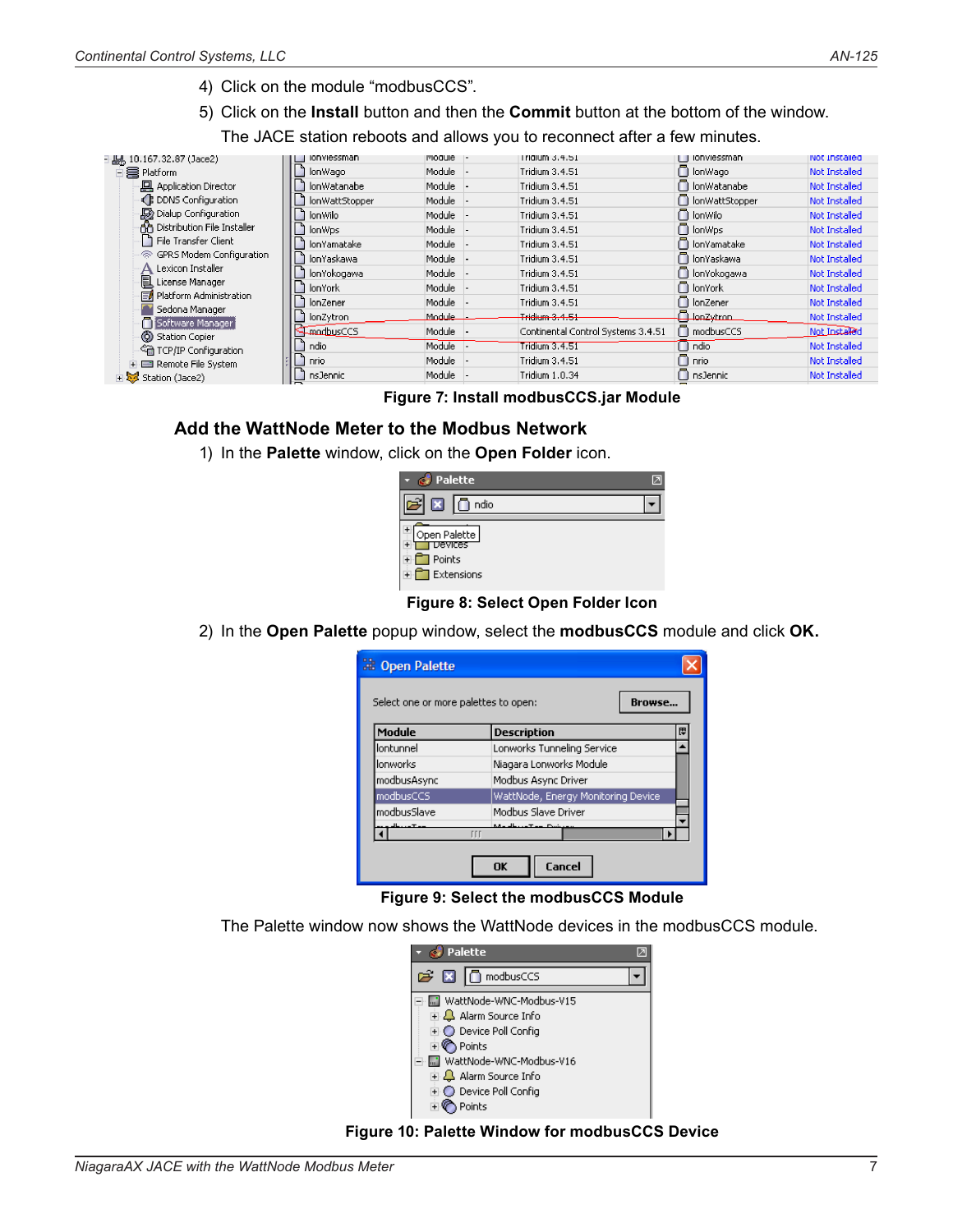Two devices are listed. The first device is for firmware version V15 or earlier; the second device is for firmware version V16. Firmware version V16 was released November 2010 and contains some extra Modbus registers. See http://www.ccontrolsys.com/w/WattNode\_Modbus\_Versions#Firmware\_Version\_16 for details. Version V15 will work with V16 meter, but won't provide access to the new registers. Using the V16 module on a V15 or older WattNode meter results in communication errors because the V16 module attempts to query registers that don't exist in earlier firmware versions. If unsure of your WattNode meter version, select V15 and then look at the *Version* point, explained below in ["Verify Firmware Version".](#page-7-0)

Note: A Modbus *register* and a JACE *point* are different terms for the same thing: a data point. The *Version* point mentioned above is also a *Version* register.

- 3) Click and drag **WattNode-WNC-Modbus-V1x** from the **Palette** window to the **ModbusAsyncNetwork.**
- 4) Change the **Device Address** by right-clicking on the added device (**WattNode-WNC-Modbus-V16** for this example) and clicking **Views > Property Sheet.**

| <b>WorkPlace AX</b>                                                                                                                                                                                                                                                                                                                                                                                                                                                                                                      |                                                                                                                                                                                                                                                                                                                                                                                                |                                                                                                                                                                                                                                           |
|--------------------------------------------------------------------------------------------------------------------------------------------------------------------------------------------------------------------------------------------------------------------------------------------------------------------------------------------------------------------------------------------------------------------------------------------------------------------------------------------------------------------------|------------------------------------------------------------------------------------------------------------------------------------------------------------------------------------------------------------------------------------------------------------------------------------------------------------------------------------------------------------------------------------------------|-------------------------------------------------------------------------------------------------------------------------------------------------------------------------------------------------------------------------------------------|
| File<br>Bookmarks<br>Window<br>Edit<br>Search<br>Tools                                                                                                                                                                                                                                                                                                                                                                                                                                                                   | Help                                                                                                                                                                                                                                                                                                                                                                                           |                                                                                                                                                                                                                                           |
| ⇦▾ ⇨▾ ⇧▼<br>$\Box$ + $\Box$ & $\Box$<br>2 · 1                                                                                                                                                                                                                                                                                                                                                                                                                                                                            | X F B B X<br>$\boxtimes$ $\boxtimes$                                                                                                                                                                                                                                                                                                                                                           | $\begin{array}{cc} \text{KJ} & \text{CM} \end{array}$                                                                                                                                                                                     |
| 鳯<br>$\equiv$ Config<br><b>SE</b> Drivers<br>Station (CCS)                                                                                                                                                                                                                                                                                                                                                                                                                                                               | ModbusAsyncNetwork                                                                                                                                                                                                                                                                                                                                                                             | Property Sheet<br>WattNode-WNC-Modbus-V16                                                                                                                                                                                                 |
| $ \times$ Nav<br>团                                                                                                                                                                                                                                                                                                                                                                                                                                                                                                       | WattNode-WNC-Modbus-V16 (Modbus Async Device)<br>$\Box$ $\bigcirc$ Status                                                                                                                                                                                                                                                                                                                      |                                                                                                                                                                                                                                           |
| ÷<br><sup>9</sup> My Network<br>L)<br>۰                                                                                                                                                                                                                                                                                                                                                                                                                                                                                  | $\Box$ $\bigcirc$ Enabled                                                                                                                                                                                                                                                                                                                                                                      | $\{$ ok $\}$<br>$\bigcirc$ true<br>$\overline{\phantom{a}}$                                                                                                                                                                               |
| S GPRS Modem Configuration<br>Lexicon Installer<br>License Manager<br><b>I</b> Platform Administration<br>Sedona Manager<br>Software Manager<br>Station Copier<br><sup>《</sup> TCP/IP Configuration<br>E Remote File System<br>Station (CCS)<br>白 <b>目</b> Config<br><b>⊞@®PServices</b><br>⊞ <sup>€</sup> NiagaraNetwork<br>白 <sup>@</sup> ModbusAsyncNetwork<br>F M WNC-3Y-208-MB-BldgPwr-SN028<br>由 图 WattNode-WNC-Modbus-V15<br>EF M WattNode-WNC-Modbus-V16<br>⊞ जी LonNetwork<br>$\blacksquare$<br><b>III</b><br>٠ | ◯ Fault Cause<br><b>±       Health</b><br>+ 2 Alarm Source Info<br>◯ Device Address<br>+ C Modbus Config<br>$\pm$ $\bigcirc$ Ping Address<br>Ping Address Data Type<br>◯ Ping Address Reg Type<br>O Poll Frequency<br>n l<br>+ C Input Register Base Address<br>+     Holding Register Base Address<br>+ C Coil Status Base Address<br>+ C Input Status Base Address<br>+ O Device Poll Config | Ok [11-Mar-11 10:05 AM MST]<br>Alarm Source Info<br>$1 - 247$<br>127<br>true:order1032<br>modbus: 41221<br>Integer Type<br>$\blacktriangledown$<br>Holding<br>▼<br>Normal<br>hex:0<br>hex:0<br>hex:0<br>hex:0<br>Device Poll Config Table |
| <b>C</b> Palette<br>囨                                                                                                                                                                                                                                                                                                                                                                                                                                                                                                    | $\text{H} \bigotimes$ Points                                                                                                                                                                                                                                                                                                                                                                   | Modbus Client Point Device Ext                                                                                                                                                                                                            |
| ÷<br>modbusCCS                                                                                                                                                                                                                                                                                                                                                                                                                                                                                                           | O Modbus Data Mode                                                                                                                                                                                                                                                                                                                                                                             | lRtu.<br>$\overline{\phantom{a}}$                                                                                                                                                                                                         |
| F MattNode-WNC-Modbus-V15                                                                                                                                                                                                                                                                                                                                                                                                                                                                                                | $\blacktriangleleft$                                                                                                                                                                                                                                                                                                                                                                           | <b>TTT</b><br>$\blacktriangleright$                                                                                                                                                                                                       |
| in III WattNode-WNC-Modbus-V16                                                                                                                                                                                                                                                                                                                                                                                                                                                                                           | $\left\vert z\right\vert$ Refresh                                                                                                                                                                                                                                                                                                                                                              | $\parallel$ 5ave                                                                                                                                                                                                                          |
| c:\ccs\niagara\niagara-3.4.51>                                                                                                                                                                                                                                                                                                                                                                                                                                                                                           |                                                                                                                                                                                                                                                                                                                                                                                                | Н                                                                                                                                                                                                                                         |
|                                                                                                                                                                                                                                                                                                                                                                                                                                                                                                                          |                                                                                                                                                                                                                                                                                                                                                                                                |                                                                                                                                                                                                                                           |

<span id="page-7-0"></span>**Figure 11: Add WattNode Meter to Network and Set Device Address**

5) Change the **Device Address** to match the Modbus address for your device (determined by the DIP switch settings on the WattNode meter).

#### **Verify Firmware Version**

- 1) To determine your firmware version, go to the **WattNode-WNC-Modbus-V1x > Points > Diagnostics** folder.
- 2) Right-click on the **Diagnostics** folder then select **Views > Modbus Client Point Manager.**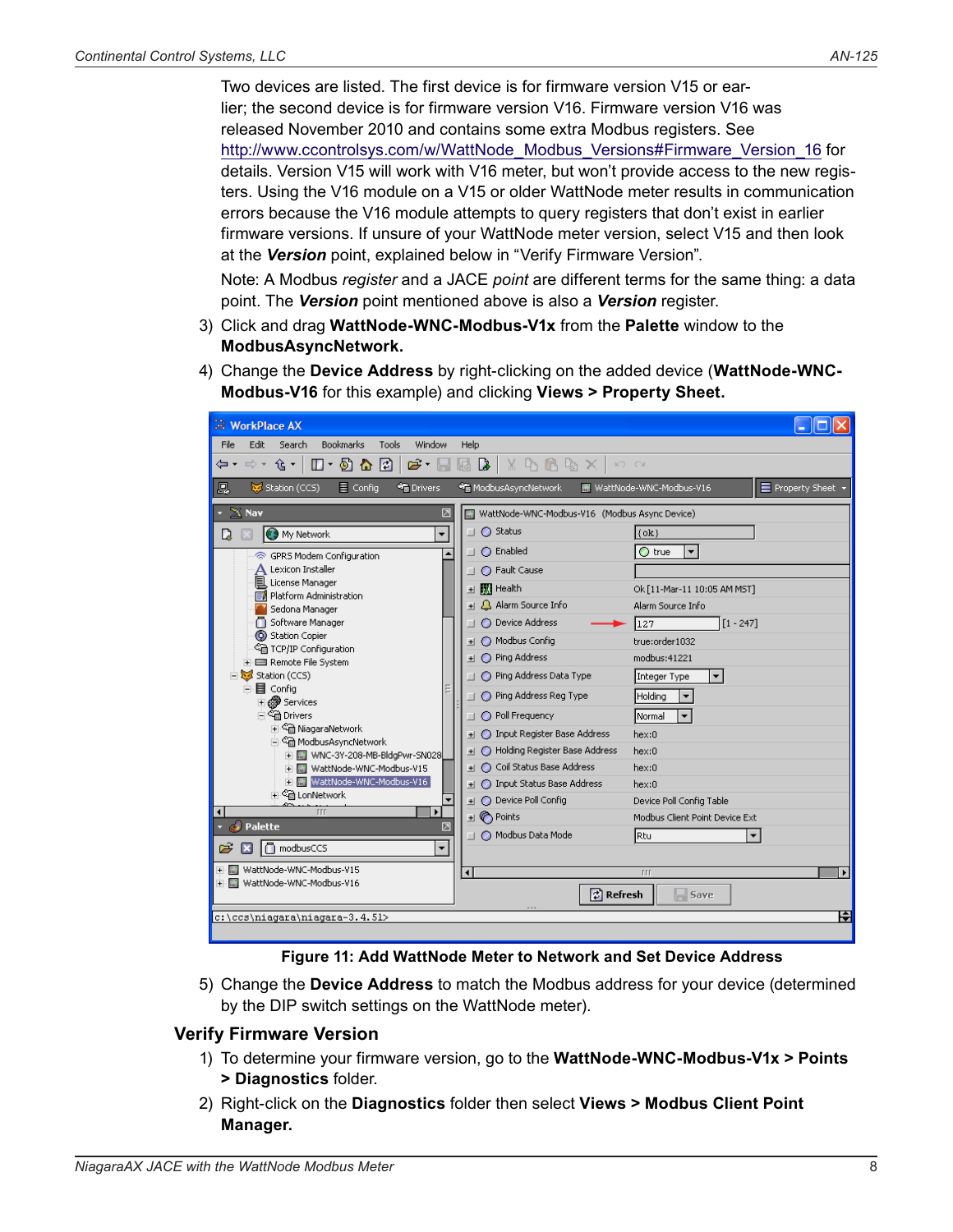#### The **Database** window includes the firmware **Version.**

| $X$ Nav                                          | Database                     |                                      |                                  |                   |                         |
|--------------------------------------------------|------------------------------|--------------------------------------|----------------------------------|-------------------|-------------------------|
| <b>O</b> My Network                              | $\overline{\phantom{a}}$     | Name                                 |                                  | <b>Out</b>        | <b>Absolute Address</b> |
| Q.                                               |                              | <b>●</b> ErrorStatus                 |                                  | $0 \{ ok \}$      | modbus: 41710           |
| WNC-3Y-208-MB-BldgPwr-SN028121<br>$+ \cdot$ m    | $\blacktriangle$             | O UptimeSecs                         |                                  | 6196192 s {ok}    | modbus: 41703           |
| WattNode-WNC-Modbus-V15<br>$+$<br>m <sup>2</sup> |                              | <b>O</b> TotalSecs<br>6196273 s {ok} |                                  | modbus: 41705     |                         |
| WattNode-WNC-Modbus-V16<br>Ė                     |                              | O Model                              |                                  | 201 {ok}          | modbus: 41707           |
| <b>E</b> Alarm Source Info                       |                              | Version<br>0.                        |                                  | 16 {ok}           | modbus: 41708           |
| <b>E</b> Device Poll Config                      |                              | O Options                            |                                  | 128 {ok}          | modbus: 41709           |
| <b>D</b> Points                                  |                              | SerialNumber                         |                                  | 28121 {ok}        | modbus: 41701           |
| Energy                                           |                              | ErrStatus1                           |                                  | 0 {ok} @ def      | modbus: 41716           |
| $\overline{+}$ Demand                            | ErrStatus2                   |                                      | $0 \{ ok \} @def$                | modbus: 41717     |                         |
| <b>E</b> Power<br><b>+ o</b> Voltage             | ◯ ErrStatus3<br>0 {ok} @ def |                                      |                                  | modbus: 41718     |                         |
| En Current                                       |                              | ErrStatus4<br>0 {ok} @ def           |                                  | modbus: 41719     |                         |
| <b>Fig.</b> PowerFactor                          |                              |                                      | $0 \{ ok \} @$ def<br>ErrStatus5 |                   | modbus: 41720           |
| $\overline{+}$ Configuration                     |                              | ErrStatus6                           |                                  | $0 \{ ok \} @def$ | modbus: 41721           |
| <b>Diagnostice</b>                               |                              | ErrStatus7                           |                                  | 0 {ok} @ def      | modbus: 41722           |
| Views:<br>Error <sub>5</sub><br>◠                | Modbus Client Point Manager  |                                      | ls8                              | 0 {ok} @ def      | modbus: 41723           |
| Actions<br>Uptime<br>$+$ $\bullet$               | <b>T</b> Wire Sheet          |                                      | bunt                             | 0 {ok} @ def      | modbus: 41712           |
| <b>TotalSd</b><br>÷O                             | Property Sheet<br>E          |                                      | rorCount                         | 0 {ok} @ def      | modbus: 41713           |
| New<br>Model<br>$+$ $\bullet$                    | Category Sheet<br>≏          |                                      | rrorCount                        | $0 \{ ok \} @def$ | modbus: 41714           |
| Version X Cut<br>E O                             | Slot Sheet<br>⊟              |                                      | Count                            | $0 \{ ok \} @def$ | modbus: 41715           |
| + O Option To Copy<br><b>ELO</b> SerialN az      | <b>B</b> Link Sheet          |                                      | <b>bil</b> Count                 | $2\{ok\}$         | modbus: 41711           |

**Figure 12: View Firmware Version in Diagnostics Point Folder**

# **Hardware Setup**

- Install the WattNode meters as described in the [WattNode Modbus Installation and](http://www.ccontrolsys.com/w/WattNode_Modbus_Manual)  [Operation Manual](http://www.ccontrolsys.com/w/WattNode_Modbus_Manual).
- Install the JACE as described in the **Mounting and Wiring Instructions**.

## **Modbus Connections from JACE to WattNode Meter**

Next, you need to connect the Modbus (RS-485) terminals on the one or more WattNode meters to the JACE. The RS-485 connections on the meters are generally daisy-chained together and then run to the JACE.

An RS-485 port is provided on the JACE. See the **Mounting and Wiring Instructions** for your JACE for the correct location and pinout. The following photograph shows the RS-485 port location and pinout for a JACE-200.



**Figure 13: JACE-200 Modbus Connections for a WattNode Meter**

# **Operation**

At this point, you can start monitoring values from the WattNode meter and configuring logging (using the JACE history functions). See the JACE documentation for details on these. We also recommend that you optimize the Modbus polling as described below, because this results in big performance improvements.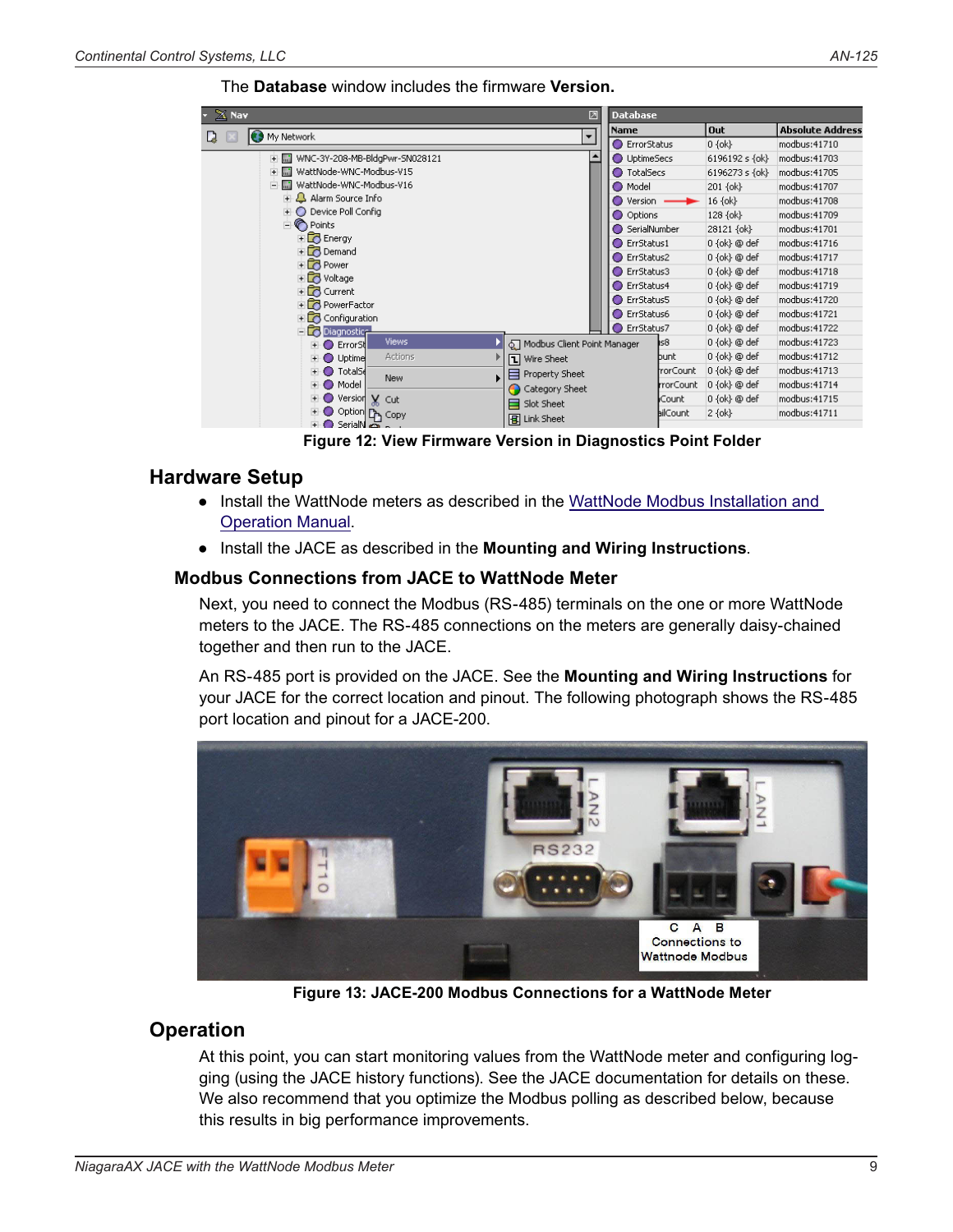## **Optimize Modbus Polling**

Without optimized polling, the JACE will read one Modbus register at a time, resulting in extra network overhead and dramatically reduced throughput.

To improve the efficiency when monitoring registers, the JACE can group consecutive registers and read them with one Modbus packet. The WattNode Modbus module (JAR file) is pre-optimized, but you will want to optimze again any time you add or remove registers from the polling list.

1) Right-click on **Device Poll Config** under each WattNode meter and select **Actions > Learn Optimum Device Poll Config**. You need to do this for each WattNode meter and whenever you change the list of registers being polled.



**Figure 14: Learn Optimum Device Poll Config**

#### **List of Modbus Registers in CCS Software Module**

["Figure 15: Register List"](#page-12-0) shows the WattNode Modbus meter registers provided by the CCS module version 15. Registers are grouped in folders. Refer to the WattNode Modbus meter manual for descriptions. The list of registers can also be downloaded in spreadsheet form from the CCS Website:

[http://www.ccontrolsys.com/w/WattNode\\_Modbus\\_-\\_Downloads](http://www.ccontrolsys.com/w/WattNode_Modbus_-_Downloads)

Note: A Modbus *register* and a JACE *point* are different terms for the same thing: a data point. The list of registers in [Figure 15](#page-12-0) is also a list of points.

Many WattNode meter registers are available in floating point and integer formats. The formats have different advantages and disadvantages:

- Floating point registers provide more precision and normally require no scaling.
- Floating point registers require four bytes (two registers) each.
- Integer registers require only two bytes (one register) each, so they are more efficient to monitor.
- Integer registers generally need to be scaled before using.
- Integer registers sometimes provide less resolution, especially for power, which can vary over a wide range.
- The integer energy values are 32 bit or four bytes, so they are the same size as the floating point energy values. However, the integer energy values are preferred because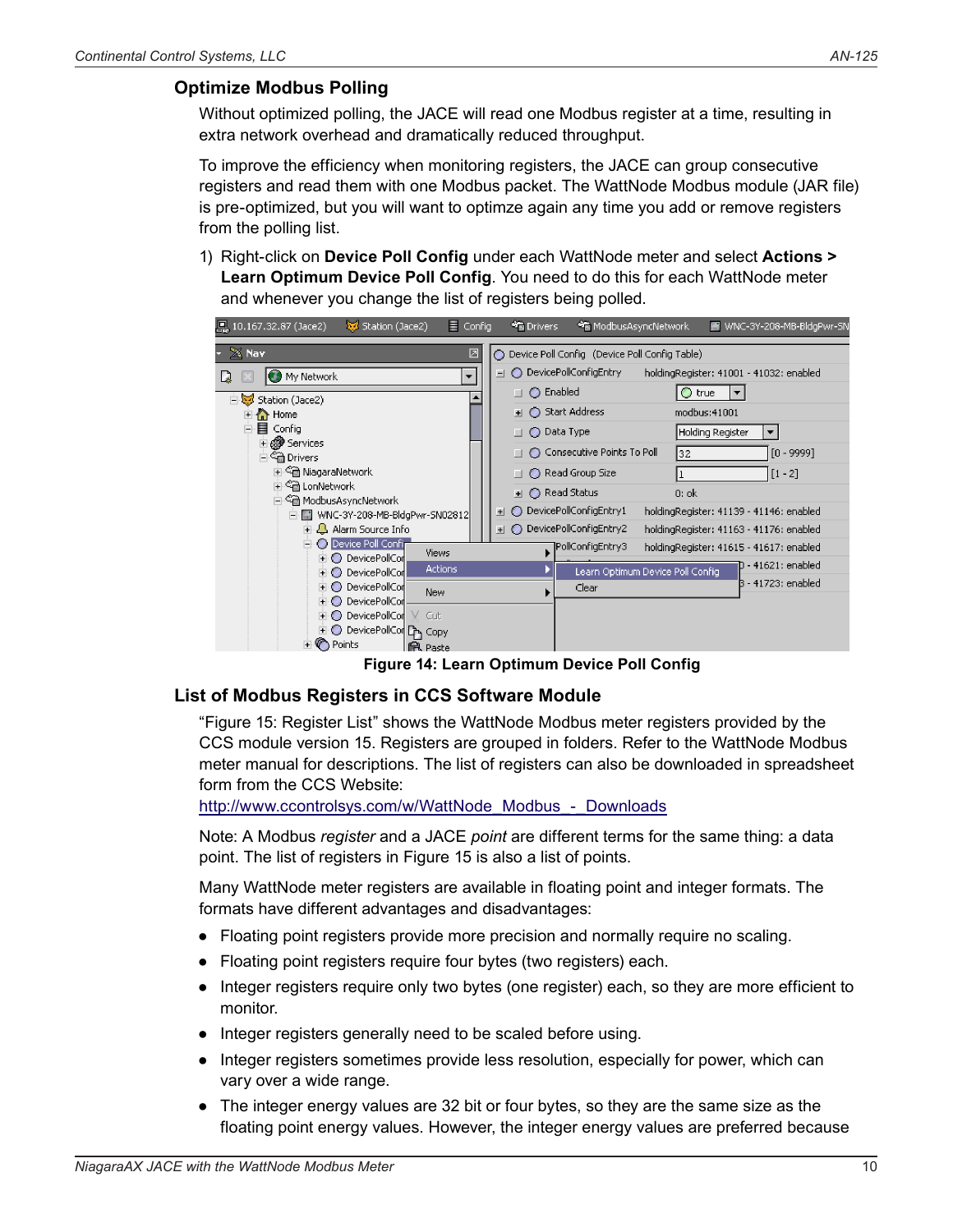the resolution is fixed at 0.1 kWh. By comparison, the floating point energy registers start with extremely fine resolution (better than 0.1 watt-hour), but the resolution gets worse over time and can become worse the 0.1 kWh after enough weeks or months of operation.

Because of these tradeoffs, the CCS WattNode module has selected all floating point registers except for the energy registers, which are integers. If your preferences are different, you can add your own registers (points) – or edit the registers (points) provided – to switch from floating point to integer or vice versa. If you use integer registers for power, voltage, current, power factor, etc., be sure to correctly scale them as described in the WattNode meter manual.

Some of the registers are writable. They will appear as type "Numeric Writable" instead of "Numeric Point" for the read-only registers. See the WattNode meter manual for details on writable registers. This list shows register addresses with a leading "4" to indicate holding registers. The WattNode meter manual leaves off the "4", but the addresses are equivalent.

| <b>Name</b>             | Register<br><b>Address</b> | <b>Data</b><br><b>Type</b> | <b>Units</b> | <b>Description</b>                                        |
|-------------------------|----------------------------|----------------------------|--------------|-----------------------------------------------------------|
| <b>Energy Registers</b> |                            |                            |              |                                                           |
| EnergySum               | 41201                      | Long                       | 0.1 kW-hr    | Total net (bidirectional) energy                          |
| EnergyPosSum            | 41203                      | Long                       | 0.1 kW-hr    | Total positive energy                                     |
| EnergySumNR             | 41205                      | Long                       | 0.1 kW-hr    | Total net (bidirectional) energy - non<br>resettable      |
| EnergyPosSumNR          | 41207                      | Long                       | 0.1 kW-hr    | Total positive energy - non resettable                    |
| EnergyA                 | 41301                      | Long                       | 0.1 kW-hr    | Net (bidirectional) energy, phase A                       |
| EnergyB                 | 41303                      | Long                       | $0.1$ kW-hr  | Net (bidirectional) energy, phase B                       |
| EnergyC                 | 41305                      | Long                       | 0.1 kW-hr    | Net (bidirectional) energy, phase C                       |
| EnergyPosA              | 41307                      | Long                       | 0.1 kW-hr    | Positive energy, phase A                                  |
| EnergyPosB              | 41309                      | Long                       | 0.1 kW-hr    | Positive energy, phase B                                  |
| EnergyPosC              | 41311                      | Long                       | 0.1 kW-hr    | Positive energy, phase C                                  |
| EnergyNegSum            | 41313                      | Long                       | 0.1 kW-hr    | Negative energy, sum of active phases                     |
| EnergyNegSumNR          | 41315                      | Long                       | 0.1 kW-hr    | Negative energy, sum of active phases -<br>non resettable |
| EnergyNegA              | 41317                      | Long                       | 0.1 kW-hr    | Negative energy, phase A                                  |
| EnergyNegB              | 41319                      | Long                       | $0.1$ kW-hr  | Negative energy, phase B                                  |
| EnergyNegC              | 41321                      | Long                       | 0.1 kW-hr    | Negative energy, phase C                                  |
| EnergyReacSum           | 41323                      | Long                       | 0.1 kVAR-hr  | Reactive energy, sum of active phases                     |
| EnergyReacA             | 41325                      | Long                       | 0.1 kVAR-hr  | Net reactive energy, phase A                              |
| EnergyReacB             | 41327                      | Long                       | 0.1 kVAR-hr  | Net reactive energy, phase B                              |
| EnergyReacC             | 41329                      | Long                       | 0.1 kVAR-hr  | Net reactive energy, phase C                              |
| EnergyAppSum            | 41331                      | Long                       | 0.1 kVA-hr   | Apparent energy, sum of active phases                     |
| EnergyAppA              | 41333                      | Long                       | 0.1 kVA-hr   | Apparent energy, phase A                                  |
| EnergyAppB              | 41335                      | Long                       | 0.1 kVA-hr   | Apparent energy, phase B                                  |
| EnergyAppC              | 41337                      | Long                       | $0.1$ kVA-hr | Apparent energy, phase C                                  |
| <b>Power Registers</b>  |                            |                            |              |                                                           |
| PowerSum                | 41009                      | Float                      | watts        | Real power, sum of active phases                          |
| PowerA                  | 41011                      | Float                      | watts        | Real power, phase A                                       |
| PowerB                  | 41013                      | Float                      | watts        | Real power, phase B                                       |
| PowerC                  | 41015                      | Float                      | watts        | Real power, phase C                                       |
| PowerReacSum            | 41147                      | Float                      | <b>VAR</b>   | Reactive power, sum of active phases                      |
| PowerReacA              | 41149                      | Float                      | <b>VAR</b>   | Reactive power, phase A                                   |
| PowerReacB              | 41151                      | Float                      | <b>VAR</b>   | Reactive power, phase B                                   |
| PowerReacC              | 41153                      | Float                      | <b>VAR</b>   | Reactive power, phase C                                   |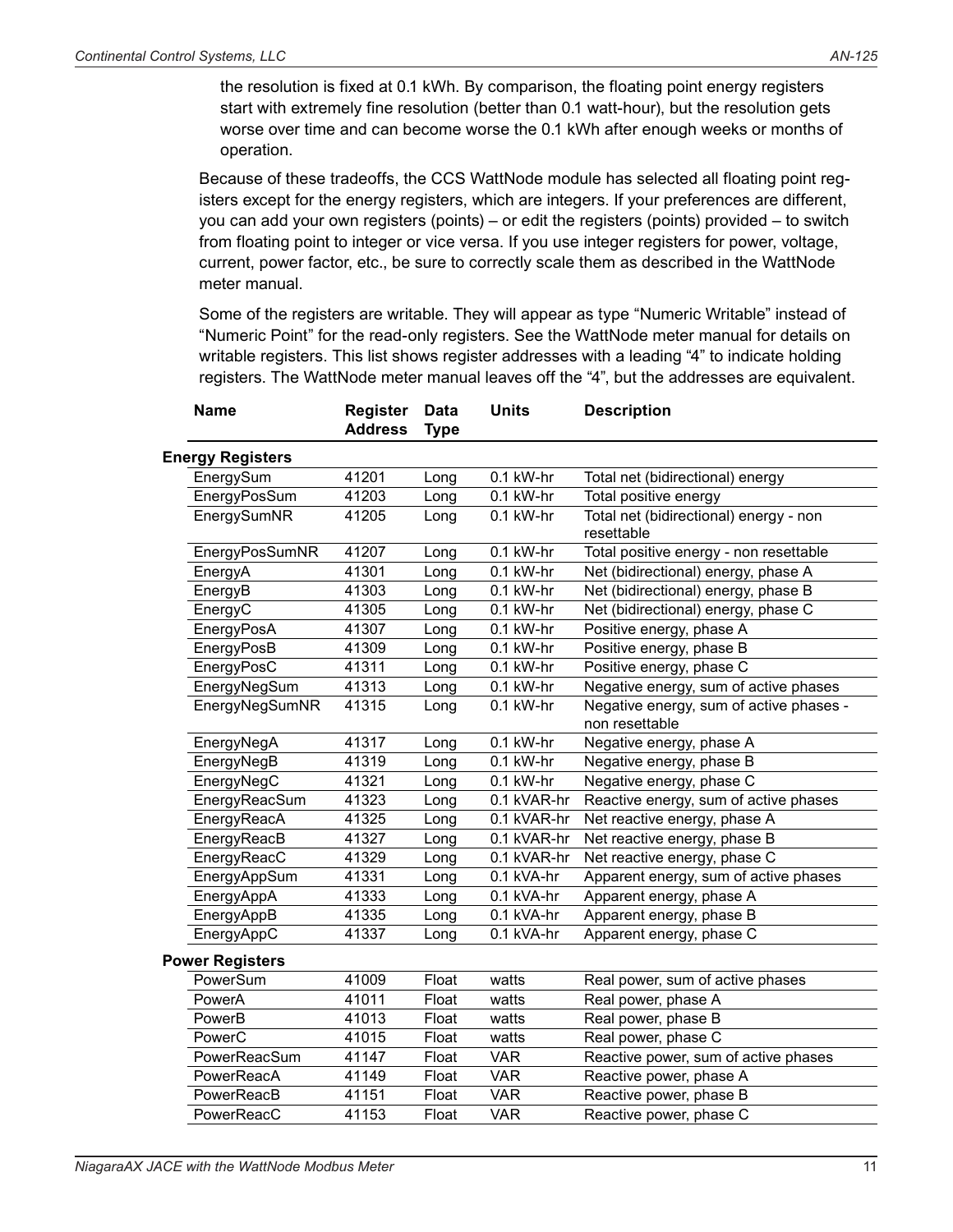| <b>Name</b>                    | <b>Register</b><br><b>Address</b> | Data<br><b>Type</b> | <b>Units</b> | <b>Description</b>                                           |
|--------------------------------|-----------------------------------|---------------------|--------------|--------------------------------------------------------------|
| PowerAppSum                    | 41155                             | Float               | VA           | Apparent power, sum of active phases                         |
| PowerAppA                      | 41157                             | Float               | VA           | Apparent power, phase A                                      |
| PowerAppB                      | 41159                             | Float               | VA           | Apparent power, phase B                                      |
| PowerAppC                      | 41161                             | Float               | VA           | Apparent power, phase C                                      |
| <b>Voltage Registers</b>       |                                   |                     |              |                                                              |
| VoltAvgLN                      | 41017                             | Float               | volts        | Average phase-to-neutral voltage                             |
| VoltA                          | 41019                             | Float               | volts        | RMS voltage, phase A to neutral                              |
| VoltB                          | 41021                             | Float               | volts        | RMS voltage, phase B to neutral                              |
| VoltC                          | 41023                             | Float               | volts        | RMS voltage, phase C to neutral                              |
| <b>Power Factor Registers</b>  |                                   |                     |              |                                                              |
| PowerFactorAvg                 | 41139                             | Float               |              | Power factor, average                                        |
| PowerFactorA                   | 41141                             | Float               |              | Power factor, phase A                                        |
| PowerFactorB                   | 41143                             | Float               |              | Power factor, phase B                                        |
| PowerFactorC                   | 41145                             | Float               |              | Power factor, phase C                                        |
| <b>Demand Registers</b>        |                                   |                     |              |                                                              |
| Demand                         | 41169                             | Float               | watts        | Real power demand averaged over the<br>demand period         |
| DemandMin                      | 41171                             | Float               | watts        | Minimum power demand                                         |
| DemandMax                      | 41173                             | Float               | watts        | Maximum power demand                                         |
| DemandApp                      | 41175                             | Float               | watts        | Apparent power demand                                        |
| <b>Current Registers</b>       |                                   |                     |              |                                                              |
| CurrentA                       | 41163                             | Float               | amps         | RMS current, phase A                                         |
| CurrentB                       | 41165                             | Float               | amps         | RMS current, phase B                                         |
| CurrentC                       | 41167                             | Float               | amps         | RMS current, phase C                                         |
| <b>Frequency Register</b>      |                                   |                     |              |                                                              |
| Freq                           |                                   | Float               | Hz           | Power line frequency                                         |
| <b>Configuration Registers</b> |                                   |                     |              |                                                              |
| CtAmps                         | 41603                             | Integer             | amps         | Common current transformer rated current                     |
| CtAmpsA                        | 41604                             | Integer             | amps         | Phase A CT rated current                                     |
| CtAmpsB                        | 41605                             | Integer             | amps         | Phase B CT rated current                                     |
| CtAmpsC                        | 41606                             | Integer             | amps         | Phase C CT rated current                                     |
| <b>DemPerMins</b>              | 41610                             | Integer             |              | Demand period                                                |
| DemSubints                     | 41611                             | Integer             |              | Number of demand subintervals                                |
| <b>CtDirections</b>            | 41607                             | Integer             |              | Optionally invert CT orientations                            |
| PhaseOffset                    | 41619                             | Integer             |              | Nominal angle between primary voltage<br>phases (120 or 180) |
| ZeroEnergy                     | 41620                             | Integer             |              | Write 1 to zero all resettable energy<br>registers           |
| ZeroDemand                     | 41621                             | Integer             |              | Write 1 to zero all demand values                            |
| ConfigPasscode                 | 41601                             | Long                |              | Optional passcode to prevent unauthorized                    |
|                                |                                   |                     |              | changes to configuration                                     |
| Averaging                      | 41608                             | Integer             |              | Configure measurement averaging                              |
| PowerIntScale                  | 41609                             | Integer             |              | Scale factor for integer power registers                     |
| GainAdjustA                    | 41612                             | Integer             |              | Power/energy adjustment for phase A                          |
| GainAdjustB                    | 41613                             | Integer             |              | Power/energy adjustment for phase B                          |
| GainAdjustC                    | 41614                             | Signed<br>Integer   |              | Power/energy adjustment for phase C                          |
| PhaseAdjustA                   | 41615                             | Signed<br>Integer   |              | CT phase angle adjust for phase A                            |
| PhaseAdjustB                   | 41616                             | Signed<br>Integer   |              | CT phase angle adjust for phase B                            |